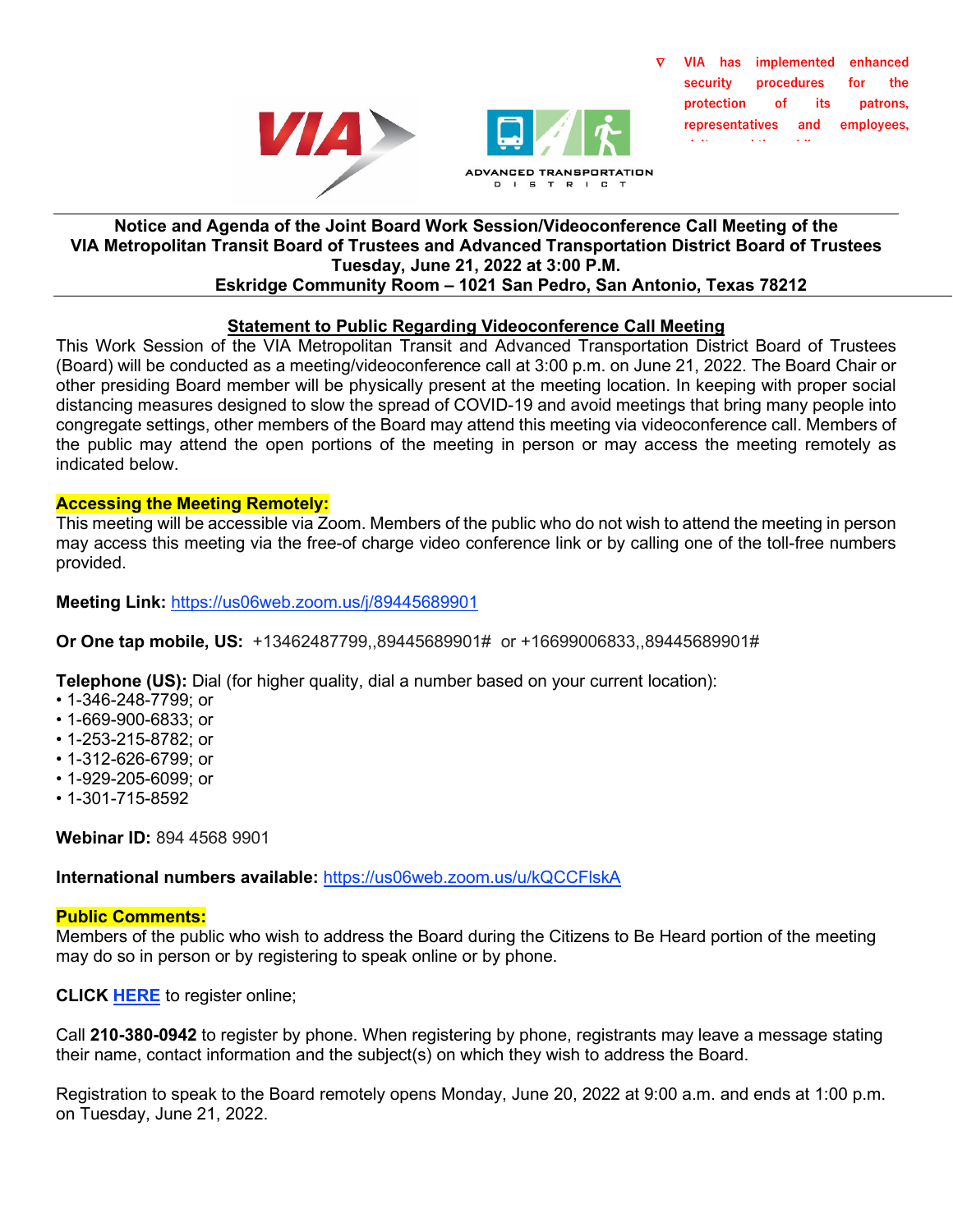The Joint Board Work Session will begin at 3:00 p.m. on June 21, 2022. Each registrant will be invited to speak in the order of registration.

Please note that registrants who wish to address the Board remotely **will not** receive an individual confirmation notice nor a special link to access the meeting. Registrants are to use the information provided in this notice to access the meeting. (See Accessing the Meeting Remotely.)

Any registrant who does not timely request to address the Board will not be allowed to speak. Each person must be available to speak when called or will lose the opportunity to address the Board.

A recording of this meeting will be made available to the public.

- 1. **Call to Order**
- 2. **Announcements**

#### 3. **Citizens to be Heard**

NOTE: Citizens to be Heard in-person sign up will begin 30 minutes prior to the meeting and end at the start of the meeting. Each speaker is allowed a maximum of three minutes to address the Board during the Citizens To Be Heard period. Speakers are requested to first state their names and any organization(s) they represent.

## *AGENDA ITEMS FOR REVIEW, DISCUSSION, CONSIDERATION AND POSSIBLE ACTION:*

- 4. **Approval of May 17, 2022 Joint Board Work Session Minutes**
- 5. **Gabriel, Roeder, Smith and Company Actuarial Valuation**  *For information, discussion and possible action regarding the 10-1-2021 Actuarial Valuation*
- 6. **Dahab Group Reports** *For information and discussion related to performance reports:* A. Pension – 2022 1<sup>st</sup> Quarter Performance Analysis
	- B. Other Post-Employment Benefits (OPEB) 2022 1<sup>st</sup> Quarter Performance

## 7. **Investment Policy and Related Approvals**

- A. **Authorized Investment Brokers** *For information, discussion, and possible action regarding the annual review of the list of investment brokers authorized to engage in investment transactions with VIA*
- B. **Investment Policy Review** *For information, discussion, and possible action regarding the required annual review of VIA's Investment Policy*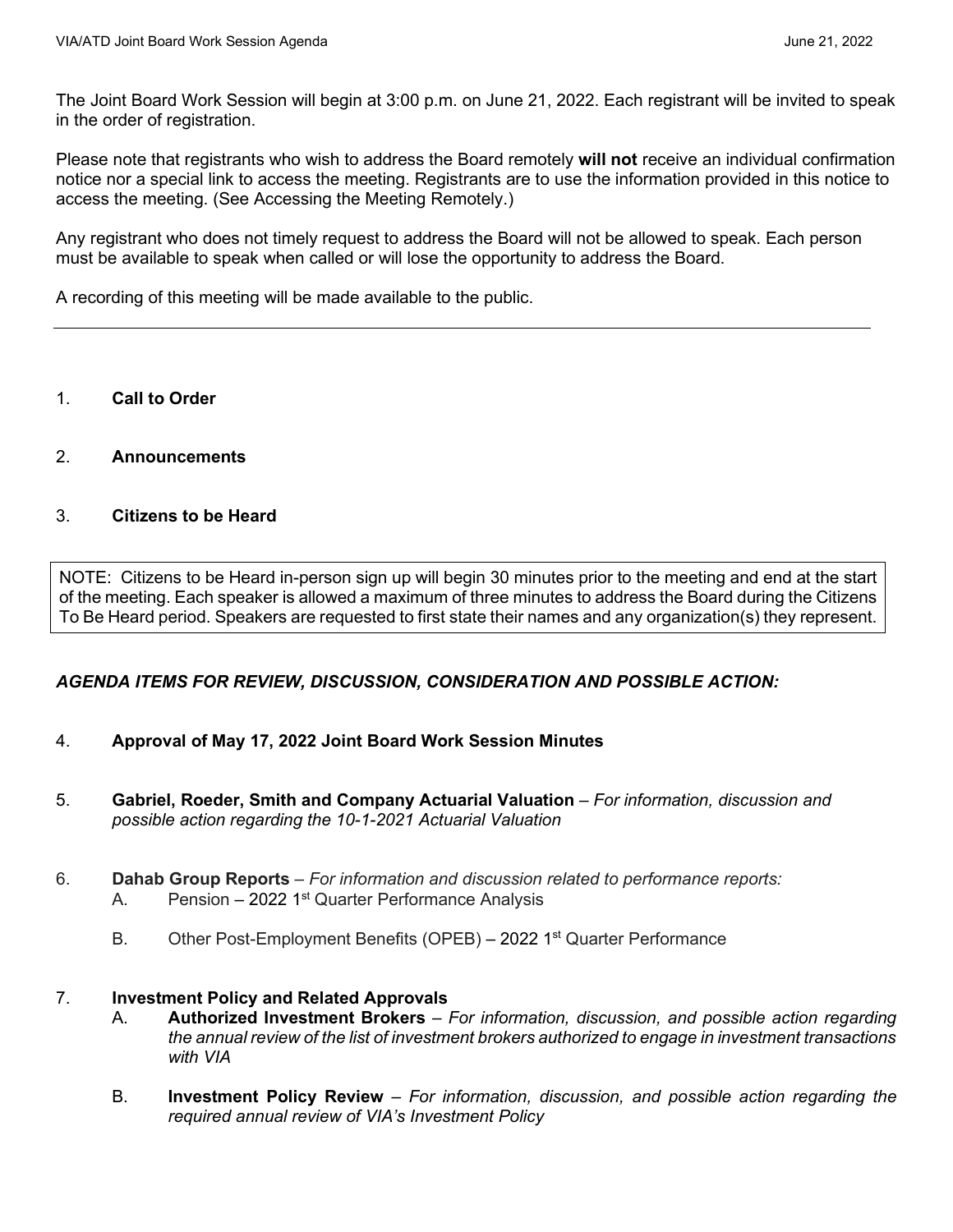- 8. **Approval of the Accessible Transit Advisory Committee Community Liaison Member** *For information, discussion, and possible action to appoint a new Accessible Transit Advisory Committee Community Liaison member*
- 9. **Department of Homeland Security (DHS) FY 2022 Transit Security Grant Program** *For information, discussion and possible action regarding the DHS Transit Security Grant Program*
- 10. Advanced Rapid Transit (ART) Public Engagement Center Lease Approval For information, *discussion and possible action to enter 3-year lease agreement with Northview Cherry Palm LTD for ART Community Engagement Center at 7067 San Pedro Avenue*
- 11. **August 2022 Service Changes**  *For information, discussion, and possible action by the VIA Board of Trustees regarding the proposed service changes for implementation during August 2022*
- 12. **Procurement Items** *For information, discussion and possible action regarding procurements* A. Awards<br>1. I
	- 1. **External Auditing Services** *To request approval to award a contract for external auditing services*
	- 2. **Investment Consulting Services for 401(a) and 457 (b) Plans** *To request approval to award a contract for investment consulting services for VIA's defined contribution retirement 401(a) and deferred compensation 457(b) plans*
	- 3. **Purchase of Yard Sweeper** *To request approval to award a contract for the purchase of a yard sweeper*
	- 4. **Environmental Assessment Services, Modification #2** -*To request approval to issue a modification to the environmental assessment services contract*

## 13. **Financial Updates**

- A. Monthly / Quarterly Financial Reports
- 14. **Board Activity Requests**  *For information and discussion regarding the board activity requests*

## 15. **\*Legal Briefing**

- A. \*Texas Open Meetings Act *Public meeting legal requirements briefing and overview*
- B. \*Policies and Procedures Related to VIA/ATD Board Meeting Citizens to Be Heard